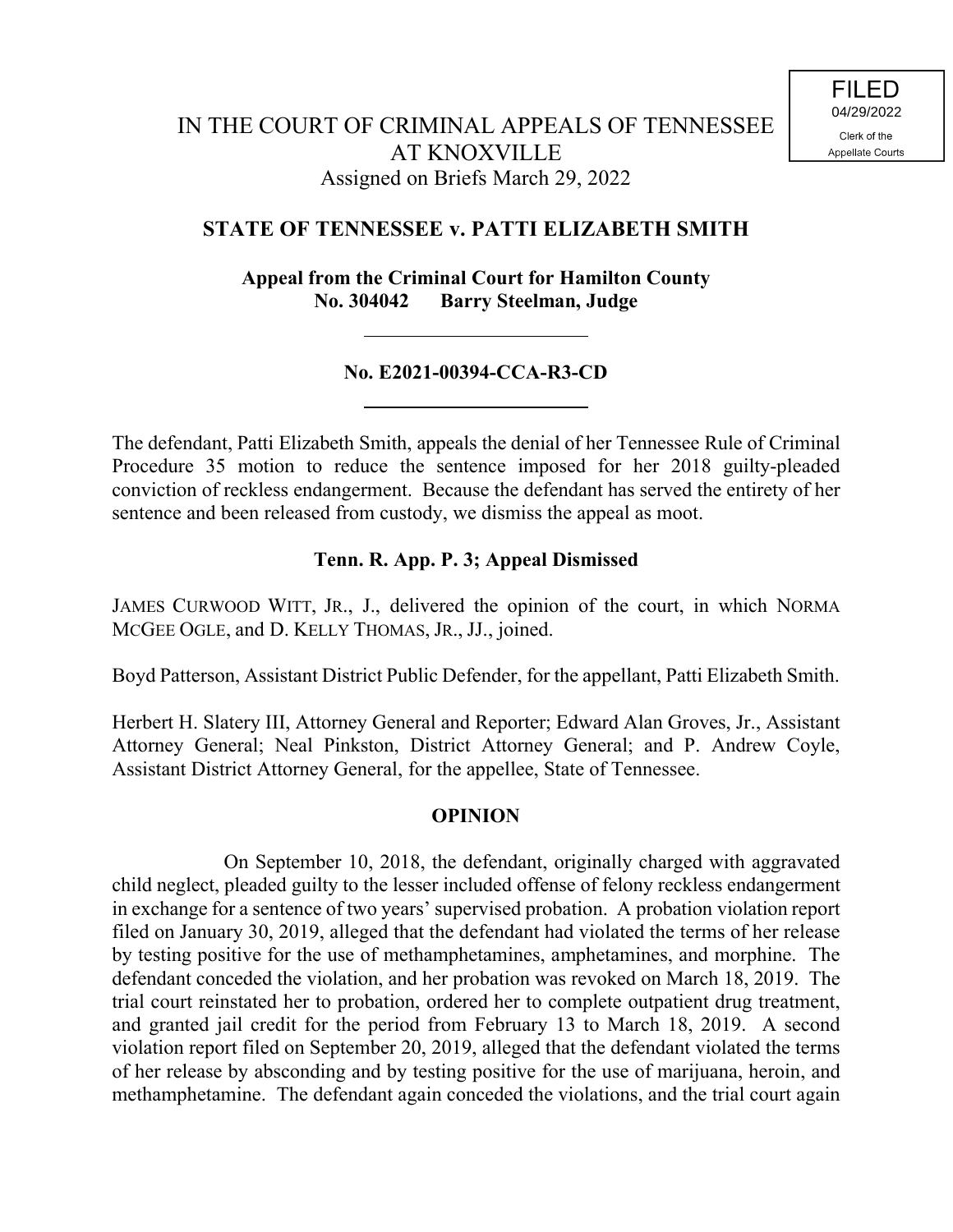revoked and reinstated her probation, granting her jail credit for the period from October 19 to December 16, 2019. A third probation violation report filed on March 2, 2020, alleged that the defendant had violated the terms of her release by testing positive for the use of methamphetamine/amphetamines. The defendant conceded the violation, and, on March 18, 2020, the trial court revoked her probation and ordered the original two-year sentence into execution, granting her jail credit for the period from March 9 to March 18, 2020.

The defendant was placed on probation via determinate release on July 16, 2020. *See* T.C.A. § 40-35-501(a)(3) ("Notwithstanding any other provision of law, inmates with felony sentences of two (2) years or less shall have the remainder of their original sentence suspended upon reaching their release eligibility date."). A probation violation report filed on August 20, 2020, alleged that the defendant violated the terms of her release by garnering a new arrest for criminal trespassing, by failing to report the new arrest, by failing to report following her determinate release from custody, and by absconding. The report noted that the defendant's "whereabouts are unknown at this time."

Much of the defendant's testimony at the December 17, 2020 revocation hearing related to "the federal agents that follow me around" inside "this electromagnetic shield where you can't see them." The defendant insisted that she had been "coerced into" pleading guilty to the original charge of reckless endangerment "in the first place by, by a federal agent" who "told me that if I took my charge, I can move forward in Juvenile Court and, and get my son back and stuff like that." She said that the agents used "this equipment which controls thought process and motor skills," prompting her to act. She maintained that most of her actions were the result of following directions given to her by these agents.

The defendant testified that her criminal trespass charge occurred because, following her release from custody, "the federal government told me to go to my caregiver's because nobody was sending me to the hospital." She traveled to her husband's house for the purpose of having him "send me to the hospital" for treatment of her psychosis, but "his girlfriend called the police." She said that the police told her "if I was going to start any problems, I needed to leave." Her husband "told me I need to find a ride out of there, but I was having a hard time, so -- and then I was also in psychosis." The girlfriend called the police a second time, and the defendant was arrested. She entered a plea of nolo contendere to a single charge of criminal trespass.

During cross-examination, the defendant testified that, should she be released, she would go immediately to "Parkridge Valley," which she described as "my outpatient and inpatient treatment program that I've been going to for the last three years." She said that Parkridge Valley "always puts me in halfway houses and stuff like that whenever I don't have somewhere to go or me and my husband aren't getting along." She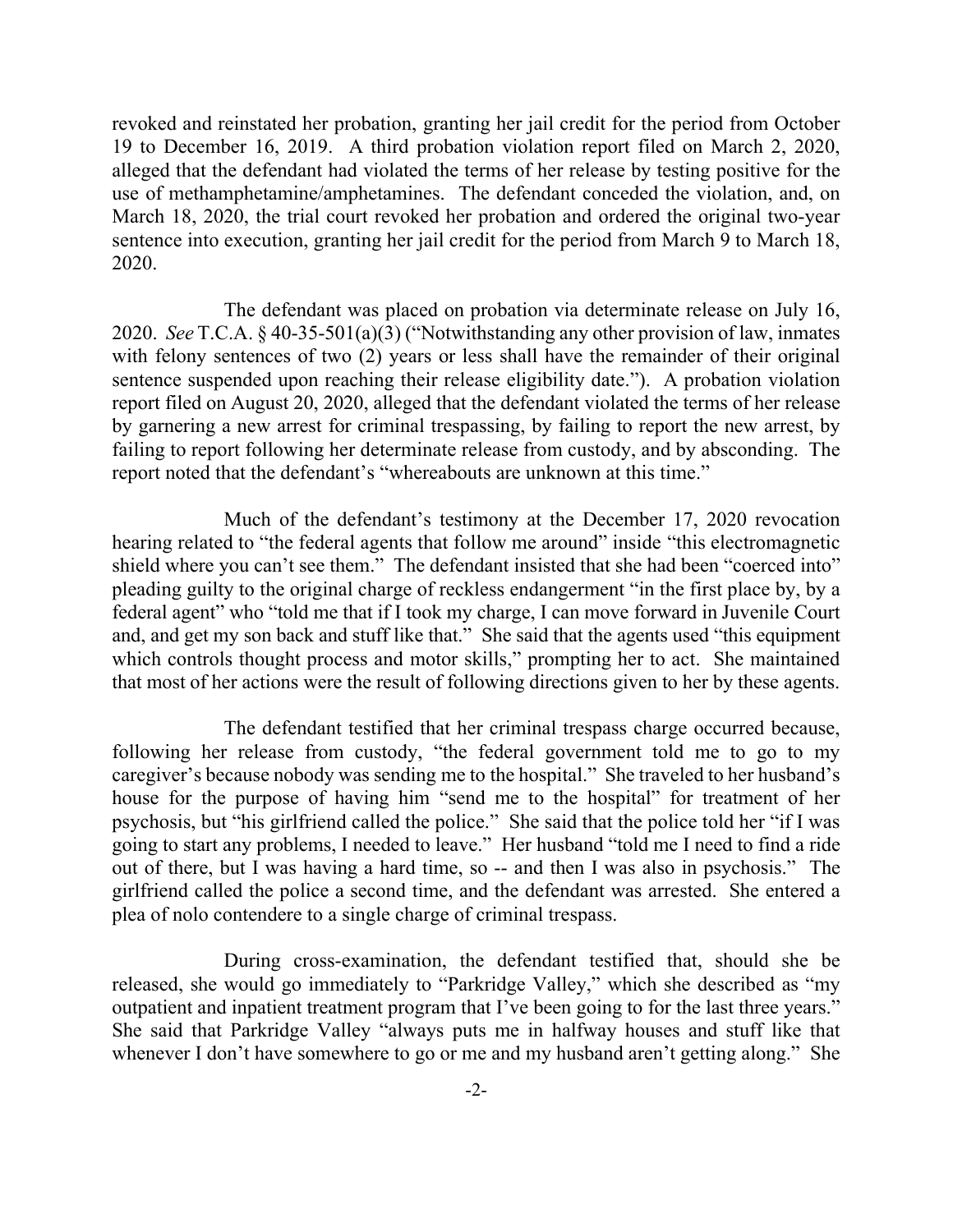claimed that, upon getting to Parkridge Valley, she "would call my family" or "people that, you know, let me stay with them." She also claimed that she had "found a room-and-board place" that would accept her "after I get treatment" and that her husband "would probably talk to his girlfriend."

During redirect examination, the defendant testified that she was six months pregnant. Upon questioning by the court, the defendant said, "This is number 5, and I give all my children up for adoption."

The defendant asked the court, in light of her mental health issues, "to consider letting her out and spending the balance of her sentence, either extending it, putting her out on probation, or just releasing her outright." The State noted that "it is not clear whether she has a clear place to stay, whether she has an ability to get to and from appointments or inability to get medication" and asked the court to order the defendant to serve the remainder of her sentence "and then get it behind her and move on with her life."

The trial court found that the defendant had violated the terms of her release by failing to report to the probation office following her determinate release from custody and by committing the offense of criminal trespass. The court concluded that a return to probation was not appropriate given that the defendant's "situation on the outside" was "unstable from the standpoint of where she would stay, where she would go, [whether] she gets treatment, things of that nature." The court also observed that it had to consider "the health and safety of your unborn child" and that it had "an obligation to do what's right to protect you and the public." The court ordered the sentence into execution.

On January 19, 2021, the defendant moved the trial court to "reconsider the full revocation of her suspended sentence" on grounds that, following the revocation hearing, she had found a treatment facility that was willing to accept pregnant clients. She specifically requested "[a] furlough to a rehabilitation center that accommodates pregnant clients."

At the April 22, 2021 motion hearing,<sup>1</sup> the court observed that it did not have "jurisdiction to grant her motion," which it classified as a motion to reduce or modify the sentence pursuant to Tennessee Rule of Criminal Procedure 35, because the defendant had been transferred to TDOC. Nevertheless, the court permitted the defendant to testify that

l

<sup>&</sup>lt;sup>1</sup> This hearing occurred via video conference. In response to the COVID-19 pandemic, the Tennessee Supreme Court suspended all in-person court proceedings on March 13, 2020. *See In Re: COVID-19 Pandemic*, No. ADM2020-00428 (Tenn. Mar. 13, 2020) (Order). The court later modified "the suspension of in-person court proceedings, with appropriate safeguards," to include the continued and increased use of, among other things, video conferencing. *In Re: COVID-19 Pandemic*, No. ADM2020- 00428 (Tenn. Apr. 24, 2020) (Order).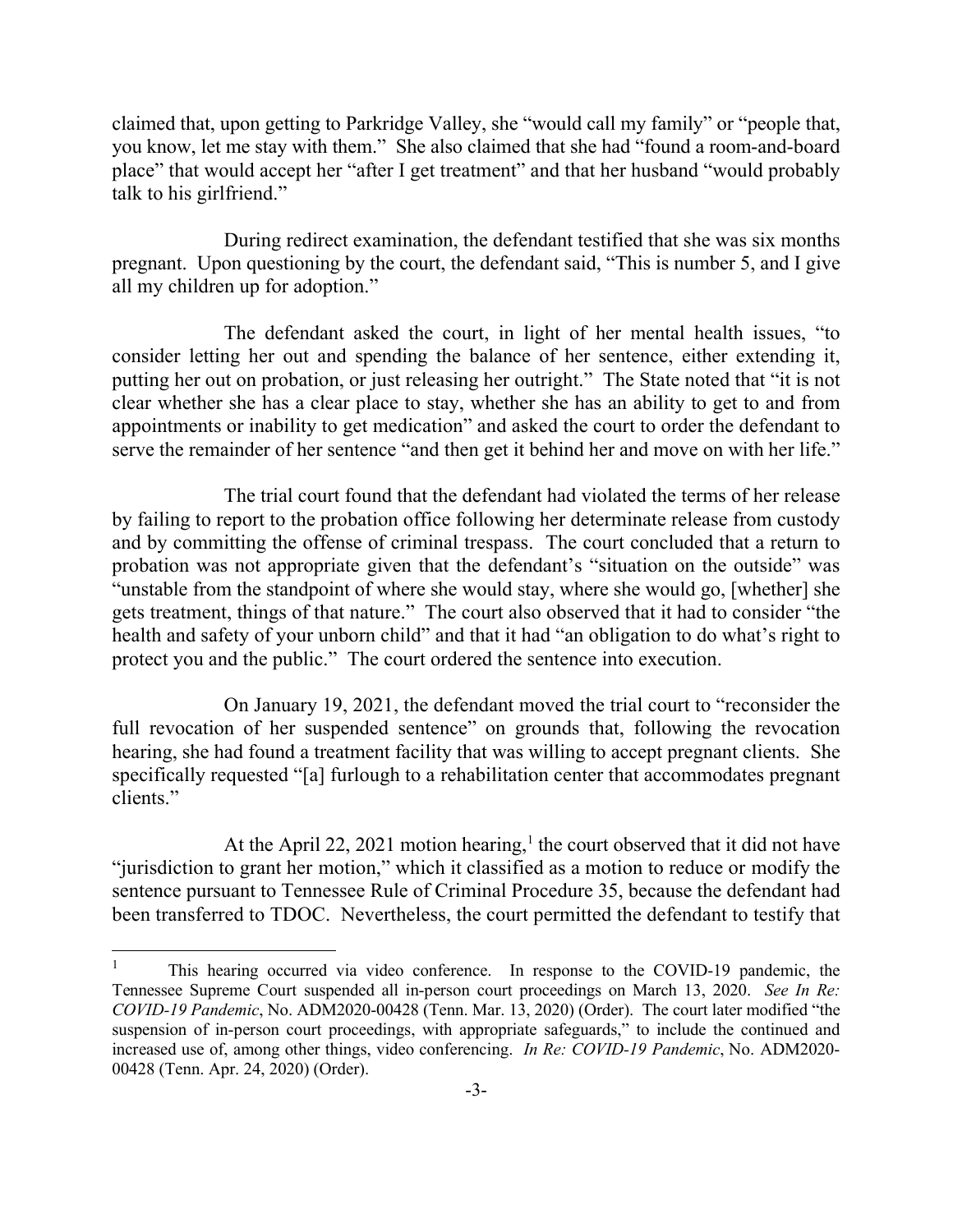she had discovered a treatment facility willing to accept pregnant women. She said that, at the time of the hearing, she had already had her baby and that her "release date is next month." The defendant reiterated that the basis of her motion to modify was that she had located a treatment facility for pregnant women, that her baby had already been born, and that she was scheduled to be released from prison within the month but said that she did not want to voluntarily dismiss her motion because "I want it to be known by the Courts that I'm saying that this has been put into execution twice, which is grounds for double jeopardy."

The trial court informed the defendant that the revocation of her probation did not violate double jeopardy principles and denied her motion. The defendant acknowledged that she had filed, pro se, a notice of appeal in this court and maintained that she did not want to voluntarily dismiss her appeal, even if it interfered with her release from custody.

In this appeal, the defendant challenges the trial court's denial of her motion, arguing that the trial court should not have denied the motion without considering the stated basis for her motion, i.e., that she had located a treatment program willing to accept her while she was pregnant.

Two circumstances implicate the application of the mootness doctrine to the defendant's appeal. First, the circumstance that prompted the motion to modify her sentence had ceased to exist by the time the motion was heard. The defendant, citing her pregnancy, specifically asked the court to modify her sentence by reinstating her to probation to join a treatment program for pregnant women. By the time of the hearing, the defendant had given birth to her child and was no longer pregnant. Second, the defendant indicated at the hearing that she had only days left on her original two-year sentence, and, as of the time of this writing, has flattened the sentence. "The doctrine of justiciability prompts courts to stay their hand in cases that do not involve a genuine and existing controversy requiring the present adjudication of present rights." *McIntyre v. Traughber*, 884 S.W.2d 134, 137 (Tenn. Ct. App. 1994) (citations omitted). "A moot case is one that has lost its justiciability either by court decision, acts of the parties, or some other reason occurring after commencement of the case." *Norma Faye Pyles Lynch Family Purpose LLC v. Putnam Cnty.*, 301 S.W.3d 196, 204 (Tenn. 2009) (citations omitted). "A case will be considered moot if it no longer serves as a means to provide some sort of judicial relief to the prevailing party." *Id.*; *see also McIntyre*, 884 S.W.2d at 137. Under the circumstances presented here, we cannot provide the defendant "with any relief greater than the release [s]he has already obtained by serving h[er] entire sentence." *McIntyre*, 884 S.W.2d at 138.

Accordingly, we dismiss the appeal as moot.